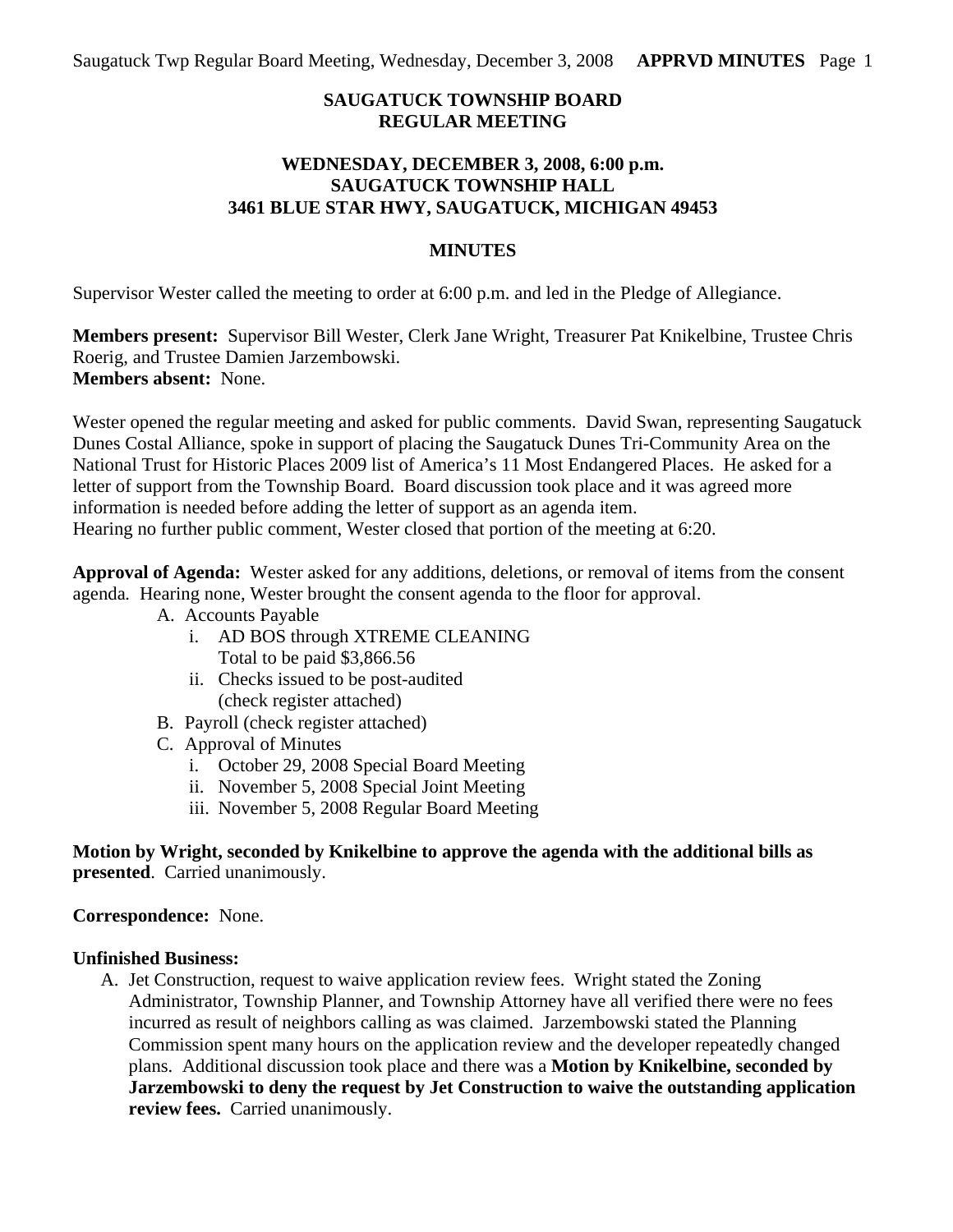Saugatuck Twp Regular Board Meeting, Wednesday, December 3, 2008 **APPRVD MINUTES** Page 2

- B. Ad Hoc Kalamazoo Harbor Master Plan Committee, appointments. Wester distributed a sheet with the candidates and some of their attributes, adding the Board needs to appoint 3 individuals. Roerig asked to vote on the candidates one at a time. **Motion by Roerig, seconded by Jarzembowski to appoint Joe Milaukas.** Motion was adopted 4 to 1 with Wester voting no. **Motion by Jarzembowski, seconded by Roerig to appoint Dayle Harrison.** Board discussion took place and the motion was defeated 2 to 3 with Wester, Wright and Knikelbine voting against the motion. **Motion by Roerig, seconded by Wester to appoint Jon Phillips.** Wright stated his engineering background will be a plus for the committee. Motion was adopted 5 to 0. **Motion by Roerig, seconded by Jarzembowski to appoint Dave Engel.** Roerig stated he has a lot of knowledge about the harbor due to his commercial fishing business. Board discussion took place regarding another candidate. Motion was adopted 4 to 1 with Wester voting no. Board agreed it was an excellent group of individuals.
- C. Request to adopt Ordinance 2008-05, Cost Recovery Ordinance. Wester stated the ordinance is not designed to single out tax paying residents but rather the non-resident that causes extraordinary expense in emergency response. **Motion by Knikelbine, seconded by Wester to adopt Ordinance #2008-05 the Cost Recovery Ordinance as submitted.** Roll call vote was Westeryes, Roerig-yes, Jarzembowski-yes, Wright-yes, Knikelbine-yes. Ordinance declared adopted.

## **New Business:**

- A. Request for new street light, Blue Star & Dale Ct. Wright stated there was a request by a resident for a new street light at a cost of \$100 for installation and \$9.54 per month. She added there is a school bus stop at the intersection and many would benefit from the light. **Motion by Wright, seconded by Knikelbine to approve the installation of a new street light at Blue Star and Dale Court.** Carried unanimously.
- B. Christmas Bonuses for Full & Part Time Employees. Wright stated in prior years we have given \$100 for full time and \$50 for part time employees and we have 1 part time and 4 full time employees. **Motion by Roerig, seconded by Jarzembowski to approve Christmas bonuses for**  full and part time employees as has been done in the past. Carried unanimously.
- C. Park Commission Appointments. Wright stated the general election ballot only had one person running for 5 available positions. She stated the elected Commissioner, Linda Roerig, is asking the Board to appoint the following individuals to the 4 open positions: Cliff Lewis, Erica Baarman, Andrea Smith, and Maggie Conklin. **Motion by Roerig, seconded Jarzembowski to appoint Lewis, Baarman, Smith, and Conklin to the Saugatuck Township Parks Commission for a 4 year term.** Carried unanimously.
- D. Reggie Smith rezoning request. Wright stated the Planning Commission recommended a rezoning request for a parcel at 6571 Bradley Road and is asking for Board approval. Roerig verified there was opposition to the rezoning. Planning Commission Chair Jim Hanson was in attendance and explained an issue with the ordinance language defining setbacks from roads and the neighbors concerns. He added the Commission is currently working on redefining the ordinance language and will have it ready for Board approval by the regular February meeting date. **Motion by Wright, seconded by Wester to table the decision on the rezoning request.** Carried unanimously.
- E. Request to approve a resolution adopting the Central Lakeshore Sub-Area Master Plan. Jim Hanson stated the sub-area master plan states the Township regards it important to have the SW area of the township directly connected back to the central township area. Roerig interjected the importance is not only for emergency response purposes, but also the necessity to maintain federal highway designation for funding purposes. **Motion to adopt Resolution #2008-05 a resolution approving adoption of the Central Lakeshore Sub-Area Master Plan as an amendment to the**